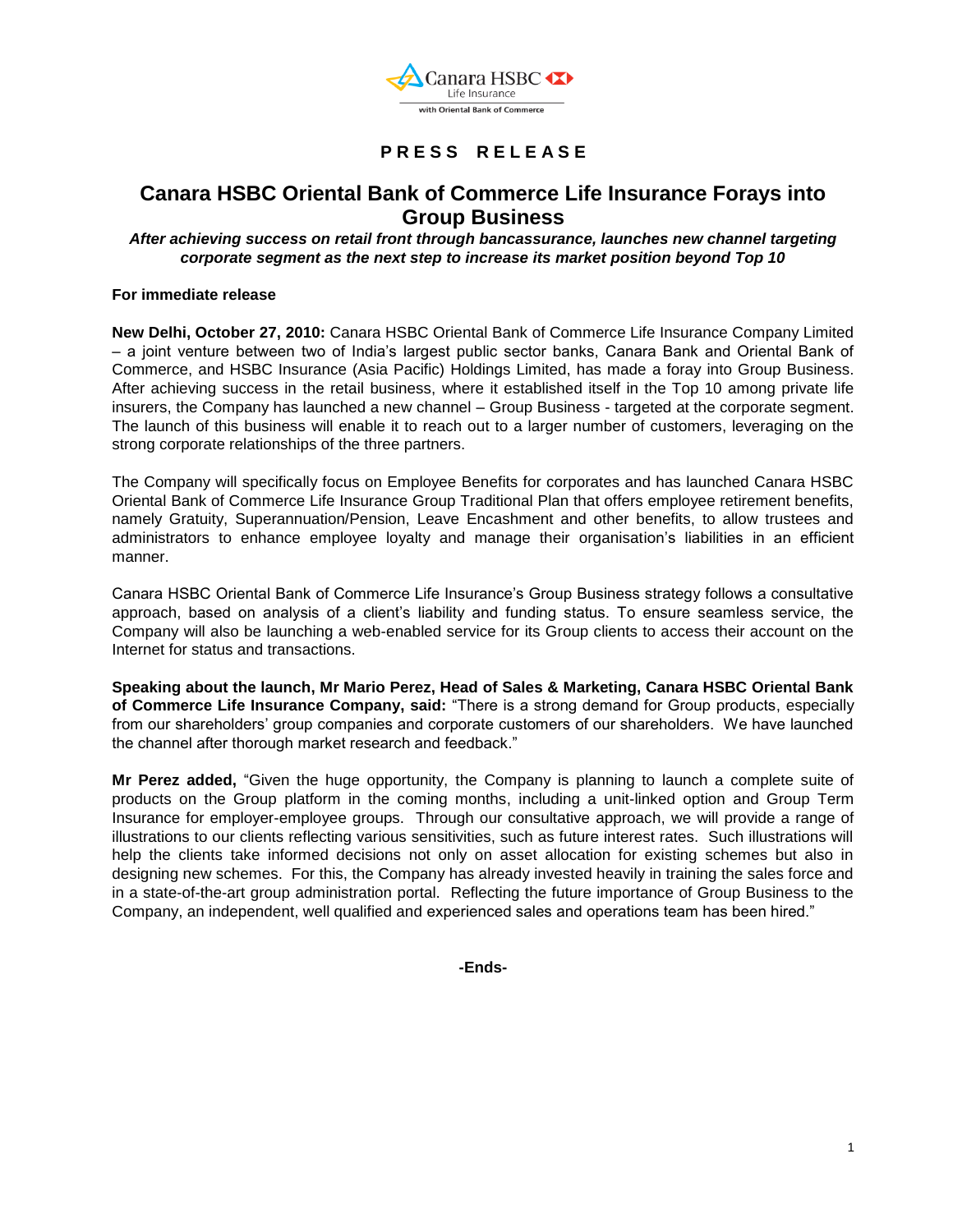

### **Notes to the Editor: Product at a Glance**

#### **Canara HSBC Oriental Bank of Commerce Life Group Traditional Plan**

#### **Eligibility**

This is a group savings plan and can be opted for by group comprising employer-employee, non-employeremployee or any other group formed as per IRDA's guidelines.

This plan covers a wide variety of schemes like:

- Defined Benefit (DB) Gratuity, Leave Encashment, Superannuation or any other DB scheme
- Defined Contribution (DC) Superannuation or any other DC scheme  $\bullet$

The contributions can be determined by the rules and the actuarial valuation of liability of the scheme.

#### **Contribution Flexibility**

This plan will allow for payment of contributions for current year's service (Annual Contributions), past service (Past Service Contributions/Initial Contribution) as well as transfer of accumulated funds from other similar schemes. The contributions can be made at any time and any number of times during the financial year.

#### **Security and Stability**

Funds will be invested and managed in an efficient manner to provide stable and safe returns. At the end of every financial year, the interest amount will be added to the Scheme Account. This interest rate would be a non negative number and may be as per the fund size.

#### **Benefit Payment Flexibility**

For DB and DC Superannuation schemes there is flexibility to purchase annuities either from the Company (as per the product available at that time) or from any other annuity provider (Open Market Option). There will be no charges for exercising the Open Market Option.

#### **Tax benefit**

The employer can claim tax benefits as per prevailing tax laws.

## **About Canara HSBC Oriental Bank of Commerce Life Insurance Company Limited [\(www.canarahsbclife.com\)](http://www.canarahsbclife.com/)**

Canara HSBC Oriental Bank of Commerce Life Insurance Company Limited was launched in June 2008 and is jointly owned by two of India's largest public sector banks – Canara Bank (holding 51%) and Oriental Bank of Commerce (23%) – and HSBC Insurance (Asia Pacific) Holdings Limited (26%), the Asian insurance arm of one of the world"s largest banking and financial services groups – HSBC.

The Company has exclusive access to around 53 million customers and a pan-India network of over 4600 branches of Canara Bank, HSBC and Oriental Bank of Commerce. The formidable distribution strength and in-depth local market knowledge of Canara Bank and Oriental Bank of Commerce coupled with the considerable insurance experience, product range and proven bancassurance capabilities of HSBC make this an unparalleled union of financial strength, expertise and most importantly, trust.

Canara HSBC Oriental Bank of Commerce Life Insurance Company understands that today innovation is a key differentiator. Keeping market and demand forces in mind, the Company currently offers 8 products - 2 unit-linked and 6 traditional. Individual unit-linked products include Grow Smart Plan and Dream Smart Plan and traditional products include Secure Smart Plan, Pure Term Plan and Immediate Pension Plan. Group Products include Group Term Plan, Group Loan Protection Plan and Group Traditional Plan on traditional platform.

The Company currently has 29 offices across the country (in 27 cities) to provide necessary training and coaching support to the bank staff and ongoing service support to over 900 bank branches (with SPs)